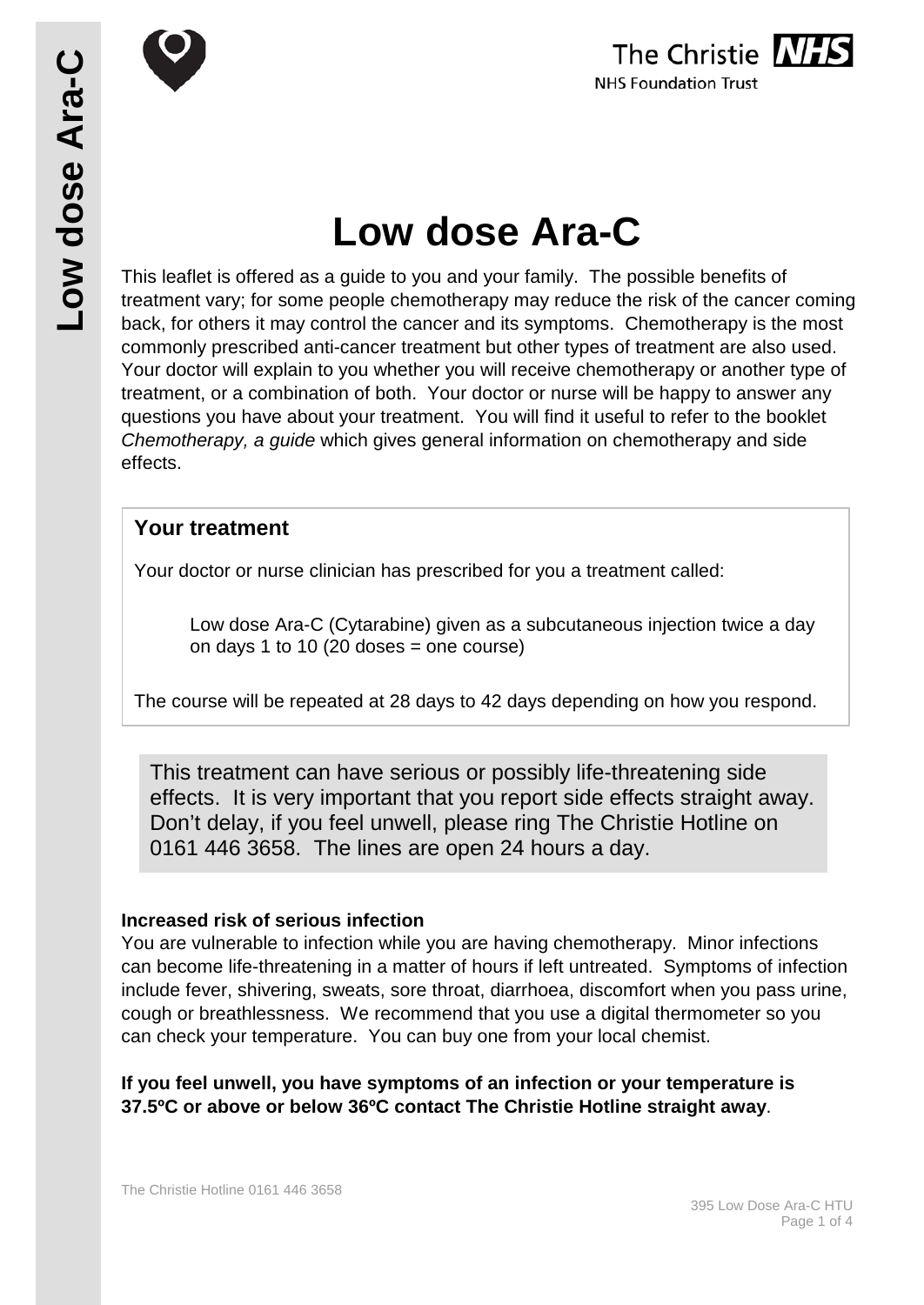## **Possible side effects**

Chemotherapy can cause many different side effects. Some are more likely to occur than others. Everyone is different and not everyone gets all the side effects. Most side effects are usually temporary, but in some rare cases they can be life-threatening. It is important to tell your hospital doctor or nurse about any side effects so they can be monitored and, where possible, treated.

#### **Common side effects (more than 1 in 10)**

#### • **Bruising or bleeding**

This treatment can reduce the production of platelets which help the blood clot. Let your doctor know if you have any unexplained bruising or bleeding, such as nosebleeds, bloodspots or rashes on the skin, and bleeding gums. You may need a platelet transfusion.

#### • **Anaemia (low number of red blood cells)**

While having this treatment you may become anaemic. This may make you feel tired and breathless. Let your doctor or nurse know if these symptoms are a problem. You may need a blood transfusion.

You will have a routine blood test every day while you are in hospital to monitor the effects of the chemotherapy**,** but please tell your nurse if you experience any of the symptoms listed above.

#### **Uncommon side effects (less than 1 in 10)**

#### • **Nausea**

This is usually very mild as you are receiving a very low dose of chemotherapy. Antisickness medication can be prescribed to prevent this, so it is important to tell your nurse or doctor if you are finding it a problem.

#### • **Skin irritation**

Some redness and/or irritation may occur around the injection site. This is normally only temporary. The nurse or doctor giving you the injections should change the administration site each time.

#### • **Lethargy**

Some chemotherapy may make you feel tired and lacking in energy. It can be frustrating when you feel unable to cope with routine tasks. If you do feel tired, take rest when necessary. Gentle exercise such as walking can be beneficial.

#### • **Diarrhoea**

If this becomes a problem during or after your treatment, anti-diarrhoea tablets can be prescribed by your doctor. Ask the staff for a copy of 'Eating: Help Yourself' which has some useful ideas about diet when you are having treatment.

#### • **Sore mouth and taste changes**

Your mouth may become sore or dry, or you may notice small mouth ulcers during this treatment. Drinking plenty of fluids and cleaning your teeth regularly and gently with a soft toothbrush can help to reduce the risk of this happening. We can prescribe a mouthwash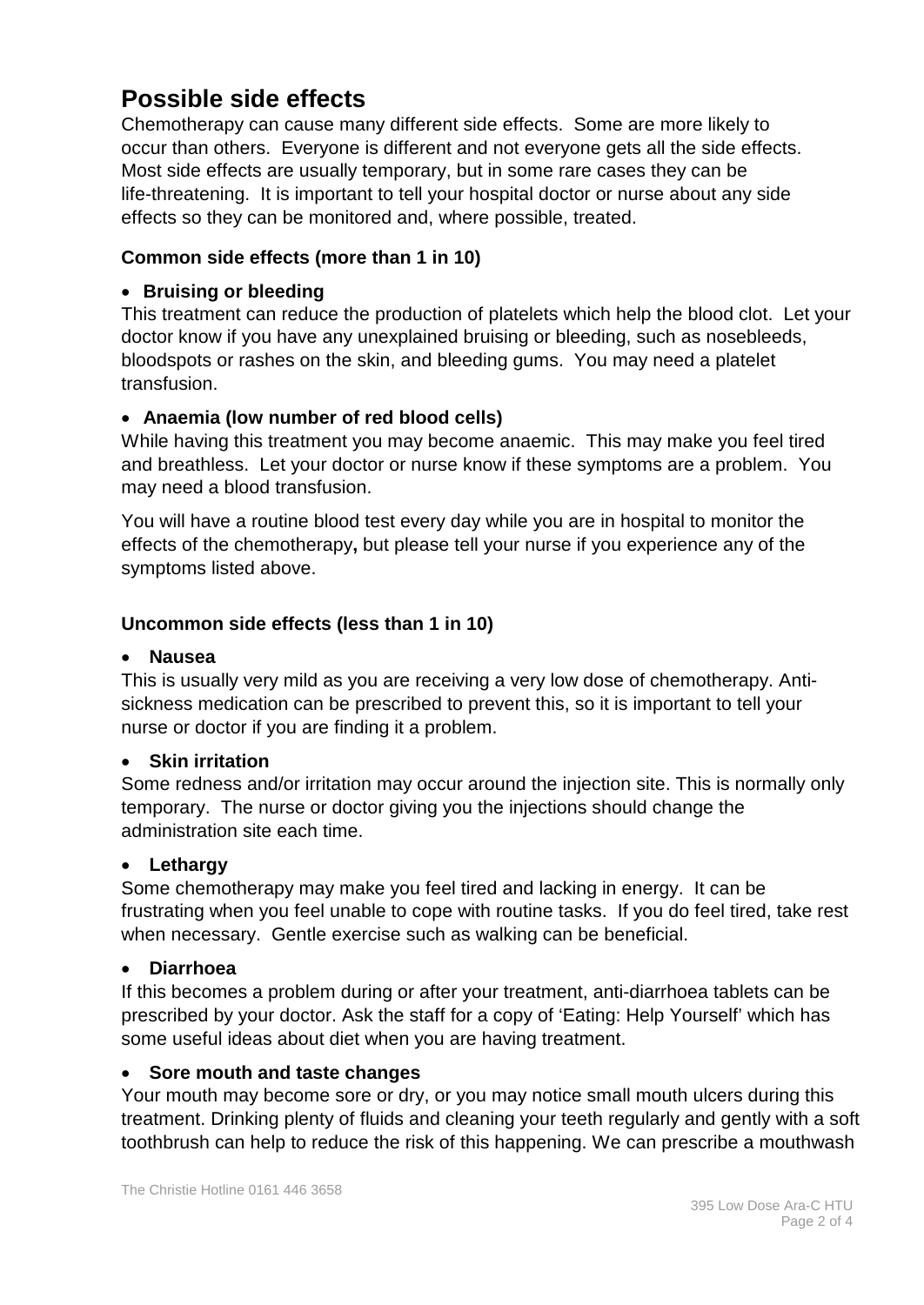for you to use during treatment. You can dilute this with water if your mouth is sore. Ask your doctor or nurse for further advice. There is also general mouth care information in the chemotherapy booklet. If you continue to have a sore mouth, please contact The Christie Hotline.

Occasionally during treatment you may experience a **strange taste**, sometimes described as metallic or bitter. A strongly flavoured sweet or mint will help to disguise this.

#### **Serious and potentially life threatening side effects**

In a small proportion of patients chemotherapy can result in very severe side effects which may rarely result in death. The team caring for you will discuss the risk of these side effects with you.

# **Sex, contraception & fertility**

**Protecting your partner and contraception:** We recommend that you or your partner use a condom during sexual intercourse while you are having the course of chemotherapy. Chemotherapy is dangerous to unborn babies and this will also protect you and your partner from any chemotherapy drugs that may be present in semen and in the vagina. If you suspect that you may be pregnant please tell your doctor immediately.

**Fertility:** This chemotherapy may affect your ability to have children. Your doctor or nurse should have discussed this with you. If not, please ask them before you start treatment.

## **Late side effects**

Some side effects may become evident only after a number of years. In reaching any decision with you about treatment, the potential benefit you receive from treatment will be weighed against the risks of serious long term side effects to the heart, lungs, kidneys and bone marrow. With some drugs there is also a small but definite risk of developing another cancer. If any of these problems specifically applies to you, the doctor will discuss these with you and note this on your consent form.